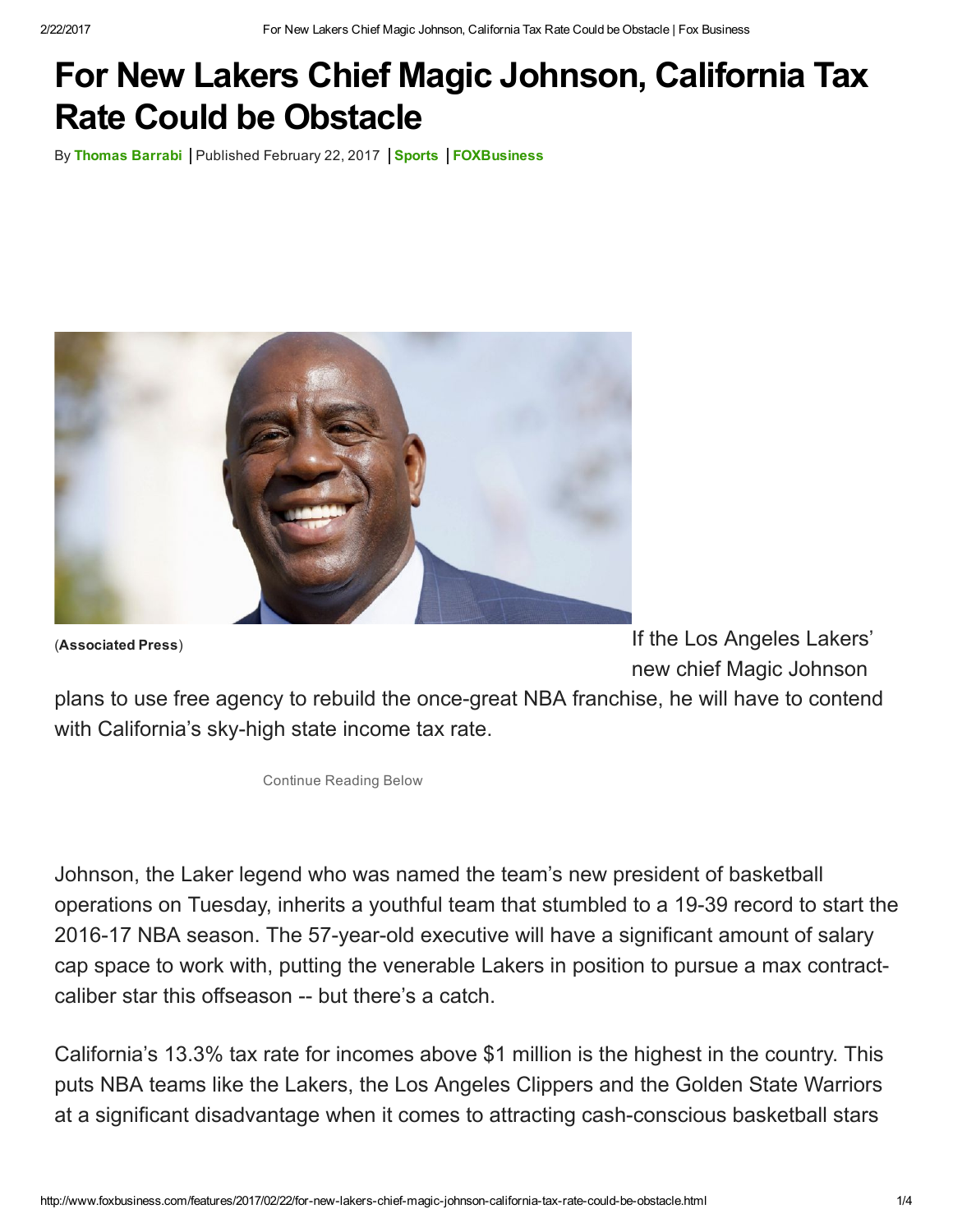in free agency, despite the city's natural allure and potential for off-court earnings through endorsement deals.

## More on this...

- Here's What Tom Brady's [Missing](http://www.foxbusiness.com/features/2017/02/21/heres-what-tom-bradys-missing-super-bowl-jersey-is-worth.html) Super Bowl Jersey is Worth
- NBA Weighs in on Texas ['Bathroom](http://www.foxbusiness.com/features/2017/02/16/after-nfl-warning-nba-weighs-in-on-texas-bathroom-bill.html) Bill' Amid NFL, Governor Clash

By comparison, the state tax rate in New York, home to the Knicks, is much lower at 8.82%. NBA teams in Florida and Texas – including perennial championship contender San Antonio Spurs and the aggressivelymanaged Dallas Mavericks – don't have to contend with any income tax at all, making those locales prime destinations for top-flight talent.

"It can make a substantial difference," said John Karaffa, president of ProSports CPA, an accounting firm that represents more than 500 professional athletes.